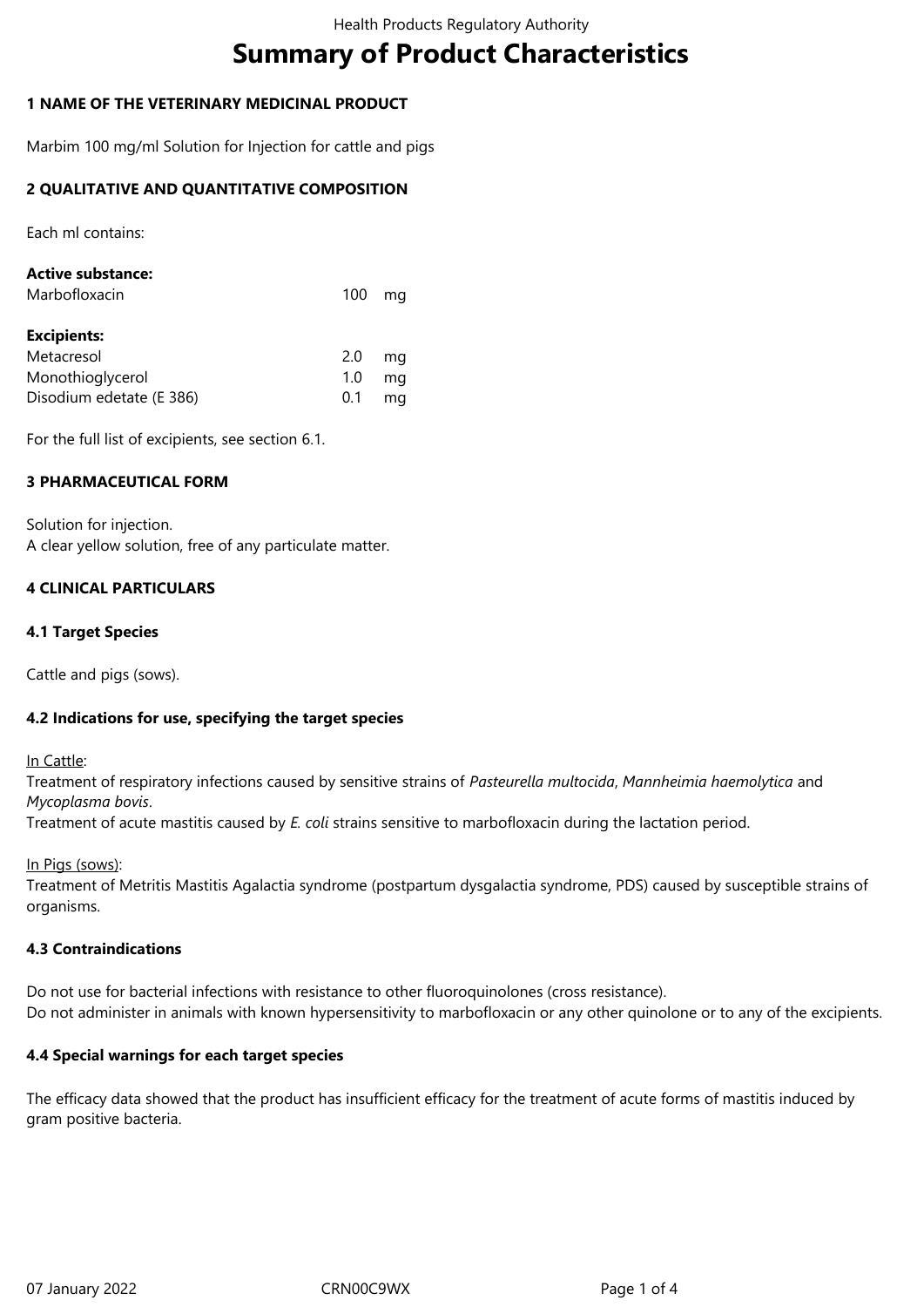## **4.5 Special precautions for use**

## Special precautions for use in animals

Official and local antimicrobial policies should be taken into account when the product is used. Fluoroquinolones should be reserved for the treatment of clinical conditions which have responded poorly, or are expected to respond poorly, to other classes of antimicrobials.

Whenever possible, fluoroquinolones should only be used based on susceptibility testing. Use of the product should be based on identification and susceptibility testing of the target pathogen(s). If this is not possible, therapy should be based on epidemiological information and knowledge of susceptibility of the target bacteria at farm level, or at local/regional level.

Use of the product deviating from the instructions given in the SPC may increase the prevalence of bacteria resistant to the fluoroquinolones and may decrease the effectiveness of treatment with other quinolones due to the potential for cross resistance.

The feeding of waste milk containing residues of fluoroquinolones to calves should be avoided up to the end of the milk withdrawal period (except during the colostral phase), because it could select antimicrobial-resistant bacteria within the intestinal microbiota of the calf and increase the faecal shedding of these bacteria.

Special precautions to be taken by the person administering the medicinal product to animals

- People with known hypersensitivity to (fluoro)quinolones, or any of the excipients, should avoid contact with the product.
- Avoid contact of the skin and eyes with the product. In case of accidental spillage onto skin or eyes, rinse the affected area with plenty of clean water.

• Avoid accidental self-injection, since this can cause local irritation. In case of self-injection or ingestion, seek medical advice immediately and show the package leaflet or the label to the physician.

• Wash hands after use.

## **4.6 Adverse reactions (frequency and seriousness)**

Administration by the intramuscular route may cause transient local reactions such as pain and swelling at the injection site, and inflammatory lesions, which may persist, for at least 12 days after injection.

However, in cattle, the subcutaneous route was shown to be better tolerated locally than intramuscular route. Therefore, the subcutaneous route is recommended in heavy cattle.

## **4.7 Use during pregnancy, lactation or lay**

Pregnancy: Can be used during pregnancy.

Lactation: May be used in lactating cows and sows.

No teratogenic, embryotoxic or maternotoxic effects of marbofloxacin have been shown in experiments with laboratory animals.

## **4.8 Interaction with other medicinal products and other forms of interactions**

None known.

# **4.9 Amounts to be administered and administration route**

The recommended dosage is 2 mg/kg/day (1 ml/50 kg) in a single daily injection by intramuscular, subcutaneous or intravenous routes in cattle and by intramuscular route in pigs.

To ensure a correct dosage body weight should be determined as accurately as possible to avoid underdosing.

Treatment durations are 3 days in pigs and 3 to 5 days in cattle.

In order to reduce the risk of particulate contamination of the product, it is recommended that a draw-off needle be used to reduce the number of times the septum is punctured.

The septum should not be punctured more than 35 times.

# **4.10 Overdose (symptoms, emergency procedures, antidotes), if necessary**

No severe side-effects are to be expected at doses up to 3 or 5 times the recommended dose in cattle and pigs respectively. In particular, no lesions of the articular joints are encountered.

Overdose may cause acute signs in the form of neurological disorders which would have to be treated symptomatically.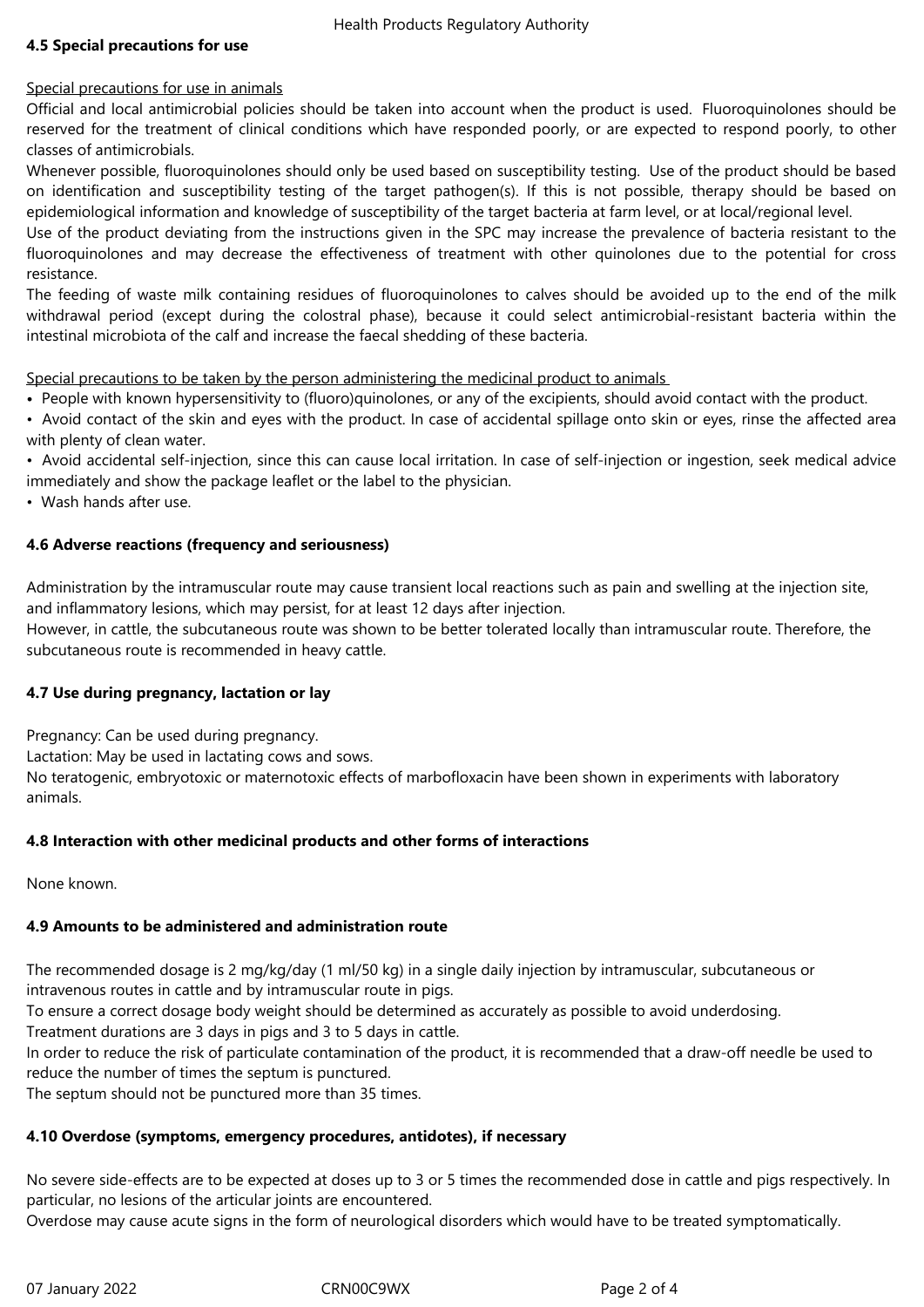## **4.11 Withdrawal period(s)**

Cattle: Meat and offal: 6 days. Milk: 36 hours Pigs: Meat and offal: 4 days.

## **5 PHARMACOLOGICAL or IMMUNOLOGICAL PROPERTIES**

Pharmacotherapeutic group: Antibacterials for systemic use; Fluoroquinolones. ATC vet code: QJ01MA93.

## **5.1 Pharmacodynamic properties**

Marbofloxacin is a synthetic, bactericidal antimicrobial, belonging to the fluoroquinolone group which acts by inhibition of DNA gyrase. It has a broad-spectrum of activity in-vitro against Gram-negative bacteria (including *Pasteurella multocida, Mannheimia haemolytica* and *E. coli,)* and Gram-positive bacteria as well as *Mycoplasma* spp.

Resistance to fluoroquinolones occurs by chromosomal mutation with three mechanisms: decrease of the bacterial wall permeability, expression of efflux pump or mutation of enzymes responsible for molecule binding.

## **5.2 Pharmacokinetic particulars**

After subcutaneous or intramuscular administration in cattle and intramuscular administration in pigs at the recommended dose of 2 mg/kg, marbofloxacin is readily absorbed and reaches maximal plasma concentrations of 1.5 µg/ml within less than 1 hour. Its bioavailability is close to 100 %.

It is weakly bound to plasma proteins (less than 10 % in pigs and 30 % in cattle), extensively distributed and in most tissues (liver, kidney, skin, lung, bladder, uterus, digestive tract) it achieves a higher concentration than in plasma.

In cattle, marbofloxacin is eliminated slowly in pre-ruminating calves (t½β=5-9h) but faster in ruminant cattle (t½β=4-7h) predominantly in the active form in urine  $(3/4)$  in pre-ruminating calves,  $\frac{1}{2}$  in ruminants) and faeces  $(\frac{1}{4})$  in pre-ruminating calves, ½ in ruminants).

In pigs, marbofloxacin is eliminated slowly (t½β=8-10h) predominantly in the active form in urine (⅔) and faeces (⅓).

## **6 PHARMACEUTICAL PARTICULARS**

## **6.1 List of excipients**

Monothioglycerol Metacresol Disodium edetate Gluconolactone Sodium hydroxide (for pH adjustment) Hydrochloric acid (for pH adjustment) Water for injections

#### **6.2 Major incompatibilities**

In the absence of compatibility studies, this veterinary medicinal product must not be mixed with other veterinary medicinal products.

## **6.3 Shelf-life**

Shelf-life of the veterinary medicinal product as packaged for sale: 2 years. Shelf-life after first opening the immediate packaging: 28 days.

#### **6.4 Special precautions for storage**

Keep the vial in the outer carton in order to protect from light.